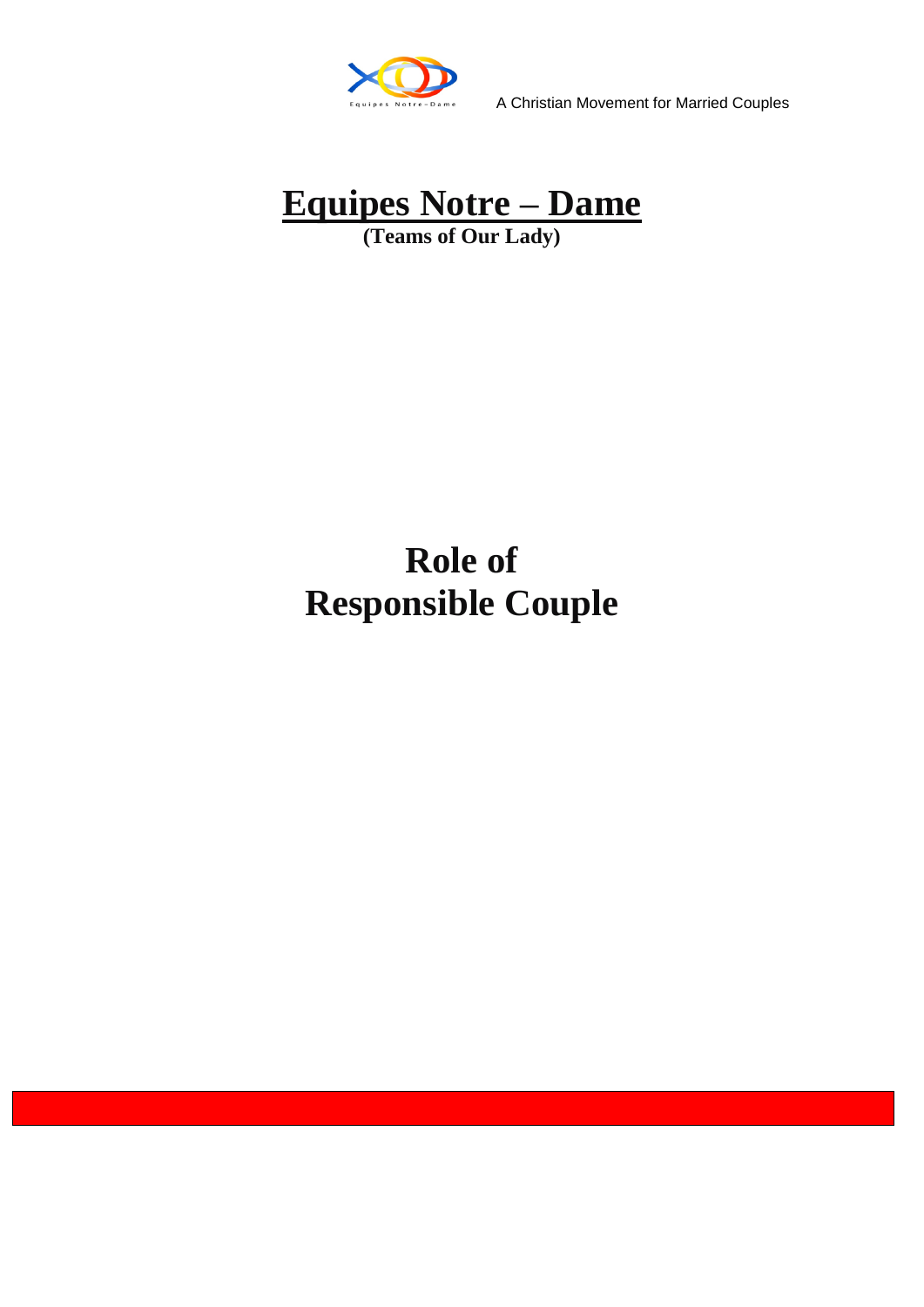

### **TABLE OF CONTENTS**

| <b>Responsibilities of the RC Couple</b> | Page<br>$\mathbf{1}$ |
|------------------------------------------|----------------------|
| <b>Attitude</b>                          | $\mathbf{1}$         |
| <b>Setting Goals for the year</b>        | $\overline{2}$       |
| <b>Sources of Help</b>                   | $\overline{2}$       |
| <b>Discussion Material</b>               | $\overline{2}$       |
| <b>Team Calendar</b>                     | 3                    |
| <b>RC Role At The Team Meeting</b>       | 3                    |
| <b>The Meal</b>                          | $\overline{4}$       |
| <b>Sharing of Intentions</b>             | $\overline{4}$       |
| <b>The Meditation</b>                    | $\overline{4}$       |
| <b>Sharing on Obligations</b>            | 5                    |
| <b>The Discussion</b>                    | 5                    |
| <b>New Business</b>                      | 6                    |
| <b>Support for the RC</b>                | 6                    |
| <b>Special Situations</b>                | 6                    |
| <b>Election of a New RC</b>              | $\tau$               |
| <b>The Evaluation Meeting</b>            | $\tau$               |
| <b>Conclusion</b>                        | 8                    |
| Addendum - "WHAT IS A TEAM OF OUR LADY"  | 8                    |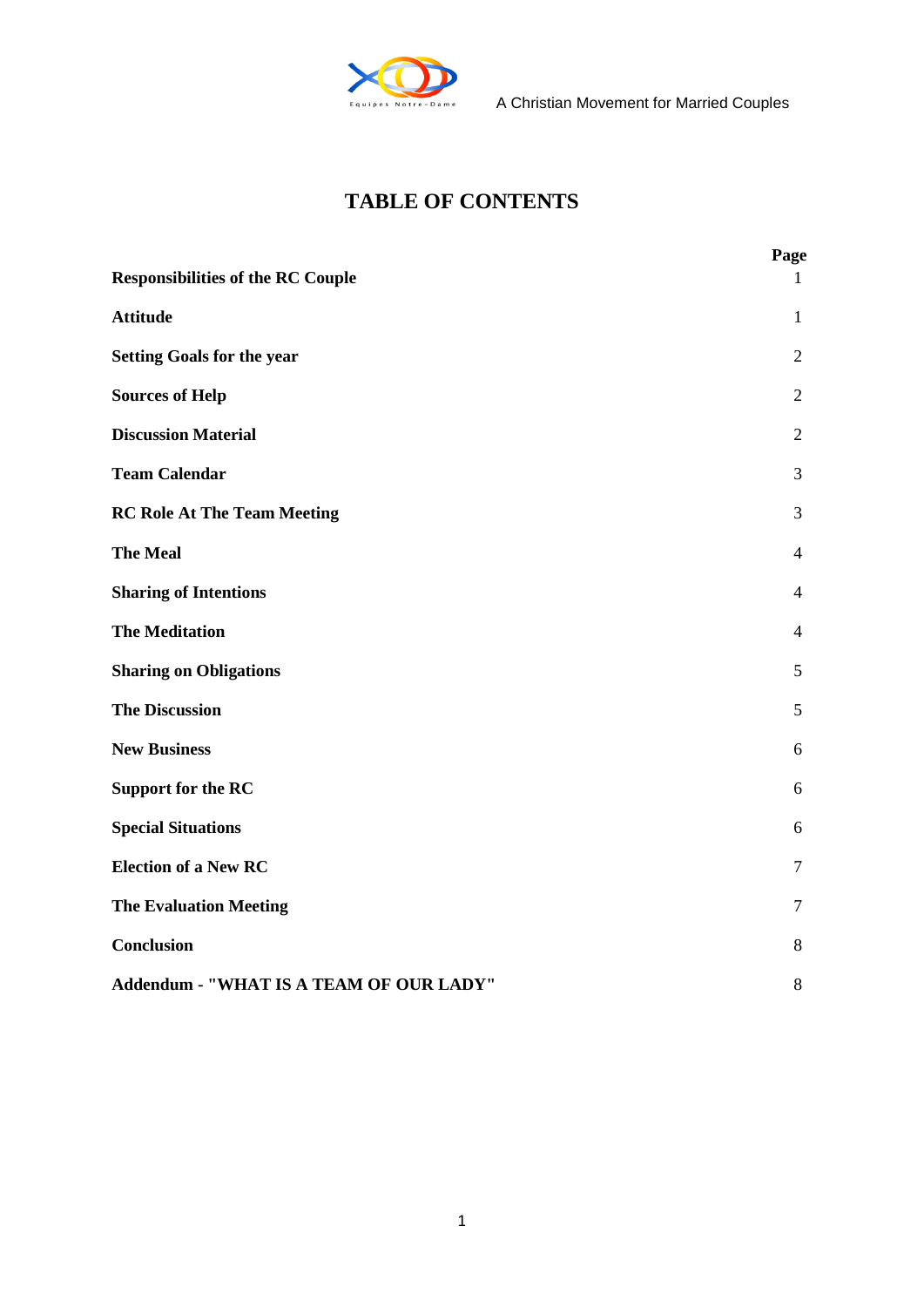

#### *A MANUAL FOR THE RESPONSIBLE COUPLE*

Once the initial shock of being elected Responsible Couple (RC) passes, a newly elected couple will begin planning for the coming year. This manual is written as one of many helps available to the RC to make their year successful for themselves and for their Team. The ideas contained here have been tried by others and found effective.

Some invaluable helps that new RC's can draw upon are the many prayers offered by the entire Team movement and the spiritual support which Teams provide. The participation at an extra Mass weekly will also be an added channel of grace for them.

#### *RESPONSIBILITIES OF THE RC COUPLE*

The purpose, goals and practices of a Team of Our Lady are contained in the first addendum to this manual entitled "What is a Team of Our Lady". This addendum should be read a few times with emphasis on the sections "Concrete suggestions for particular practices" and the section on the "Duties of the couple in charge". The RC responds to the challenge of having their Team follow the guidelines proposed in this document, with emphasis on the spiritual growth of the Team members and the mutual support offered in their Team.

#### *ATTITUDE*

The attitude displayed by the RC is crucial to their effectiveness. A couple chosen by their own Team is given a mandate to lead and guide. Therefore, start your year with enthusiasm, energy and a positive, assertive attitude which will encourage the members of your Team to respond in a similar manner. Believe you are leaders and you will be leaders.

Your attitude, bolstered by prayer and planning, is the key to a year of growth. Be optimistic that the goals and plans you make will work. Your Team members will welcome positive leadership and will join you in reaching goals mutually set.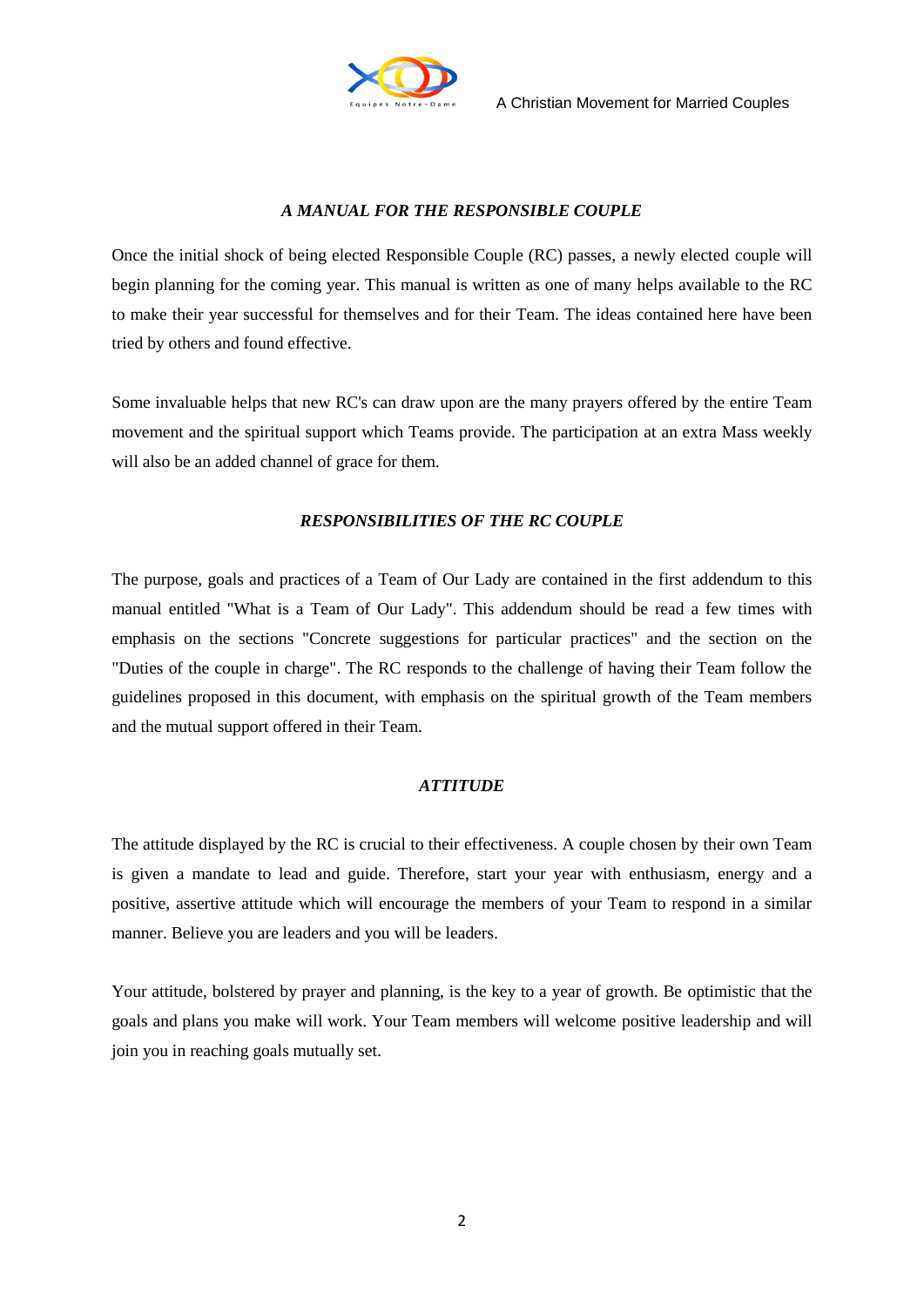

#### *SETTING GOALS FOR THE YEAR*

If your Team is one or more years old, the Team has had an evaluation meeting and has agreed to concentrate on certain areas of growth for the coming year. If this has not been done, this may be your first order of business. These goals may be specific as to the conduct of the meeting, e.g. start promptly at an agreed upon time or more general, e.g. more contact between meetings. Make a list of these goals, refine them so they are clear and as specific as possible, put them in priority order according to the wish of the Team and then choose the first 2 - 4 goals. Some examples of goals are:

- to concentrate on the obligation of the sit-down and to share successes/failures each month.
- to plan for a Team retreat
- to start and end the meeting at specific times

These goals should be copied and given to each couple. Some goals will require the help of other couples, such as a committee to arrange a retreat. Other goals require monthly implementation, such as sharing on the sitdown. The goal setting technique will work if the goals are specific, few in number, agreed to by the couples in the Team and monitored by the RC. Some goals are achieved, others just show improvement. No matter - the aim is progress.

#### *SOURCES OF HELP*

In goal setting and planning, take advantage of the help offered by the Sector Couple, the Liaison Couple (LC), sharing within the Cluster meetings where the cluster system is used, the chaplain and the previous RC. Attend any training session offered to RC's, meet with the LC and the Chaplain to plan for the New Year, obtain notes and responses from the previous RC concerning the evaluation meeting. Obtain copies of Team documents related to the obligations which are part of the goals.

#### *DISCUSSION MATERIAL*

This should set in motion by the outgoing RC but if nothing has been done about selecting the study material, you must start. Ask one or two couples to investigate suitable books, see if the last evaluation meeting offers suggestions and contact the Sector Couple for recommendations made by other Teams and order study materials for all couples so it is available prior to the first meeting. Ask one couple to be discussion leader, write questions and get materials and questions to the couples.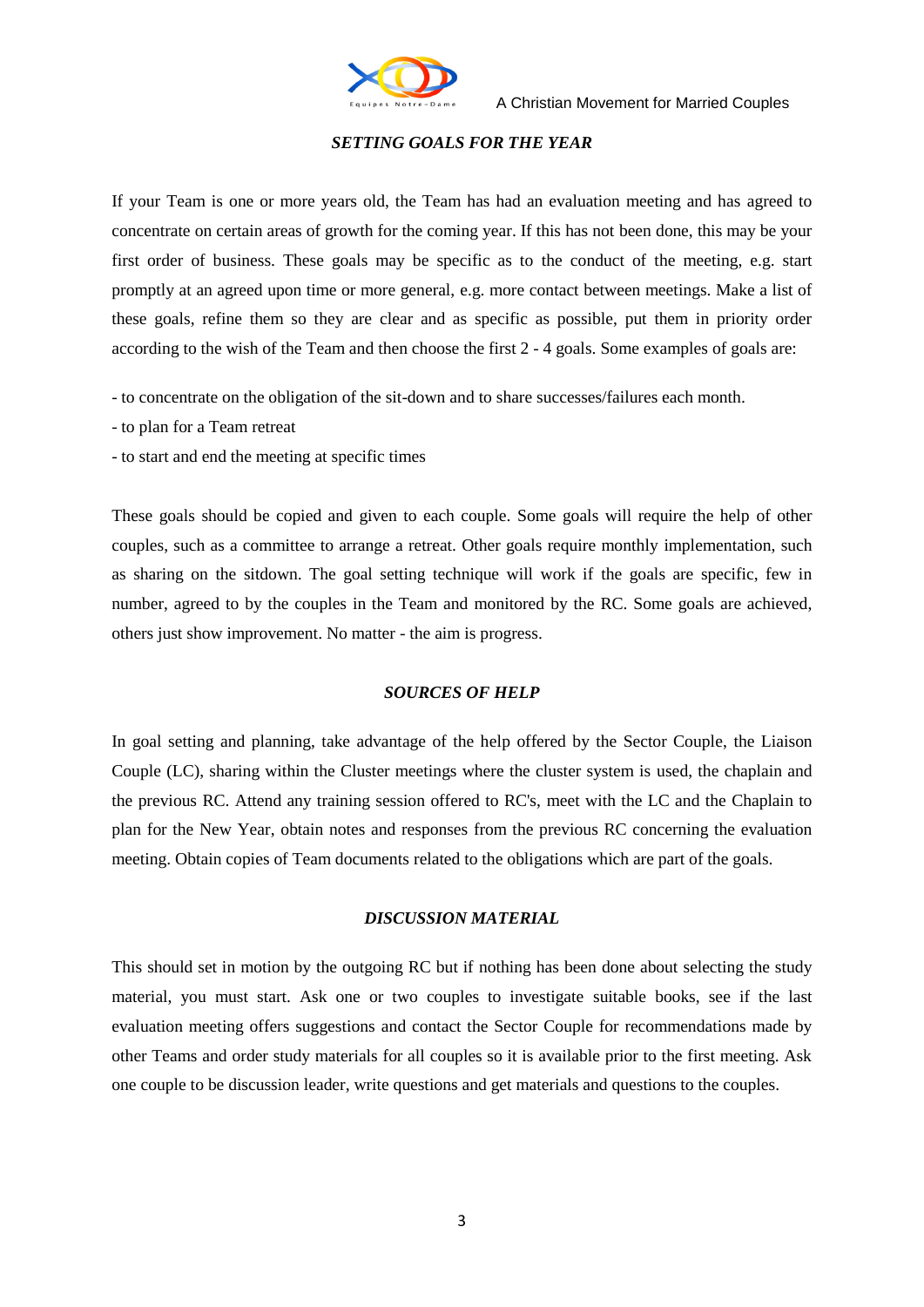

New Teams will be using the study materials provided by the movement. This material provides an orientation in the movement and an introduction to the practices and obligations to Teams. This material is excellent for an older Team to read for purposes of renewal and should be covered with couples entering an existing Team who are new to the movement.

#### *TEAM CALENDAR*

Set as many dates for the monthly meetings as far as possible in advance. Some Teams can establish a continuing date such as the last Friday of the month others must plan around the available dates of couples. In either case set as many dates as early as possible. Assign the host couple for the meeting, the discussion couple and the couples helping with the meal.

Additionally, place on the calendar dates of Team events such as Sector Evening, special liturgies, sector retreats, and special social events. Share these dates with the Team and encourage attendance by phone calls and car pools. The RC can greatly increase attendance at these Sector events by encouraging all to attend and by going themselves.

Establish dates for your Team's special events such as special liturgies, retreat, or social events such as a picnic. Obtain volunteer couples to plan these events and follow-up on progress. Do not take responsibility for these events but instead delegate to others and offer assistance.

#### *RC ROLE AT THE TEAM MEETING*

The monthly meeting is the central activity of the Team and the RC role is crucial as planner, facilitator and director. Prior to the meeting, the RC can help the discussion couple get written responses to the discussion material. If a couple new to Teams is host for the meeting, the RC should offer help.

#### *THE MEAL*

As the Charter says, "Mankind has yet to invent anything better than a meal together to help renew friendships and strengthen old ties". Keep the meal simple so that the financial burden and the preparation chores are limited. Disposable plates and casseroles should be more in evidence than fine china and haute cuisine. Let other couples help with the meal by providing salad and dessert. The meeting should start on time with any late-comers quietly taking their places. During the meal,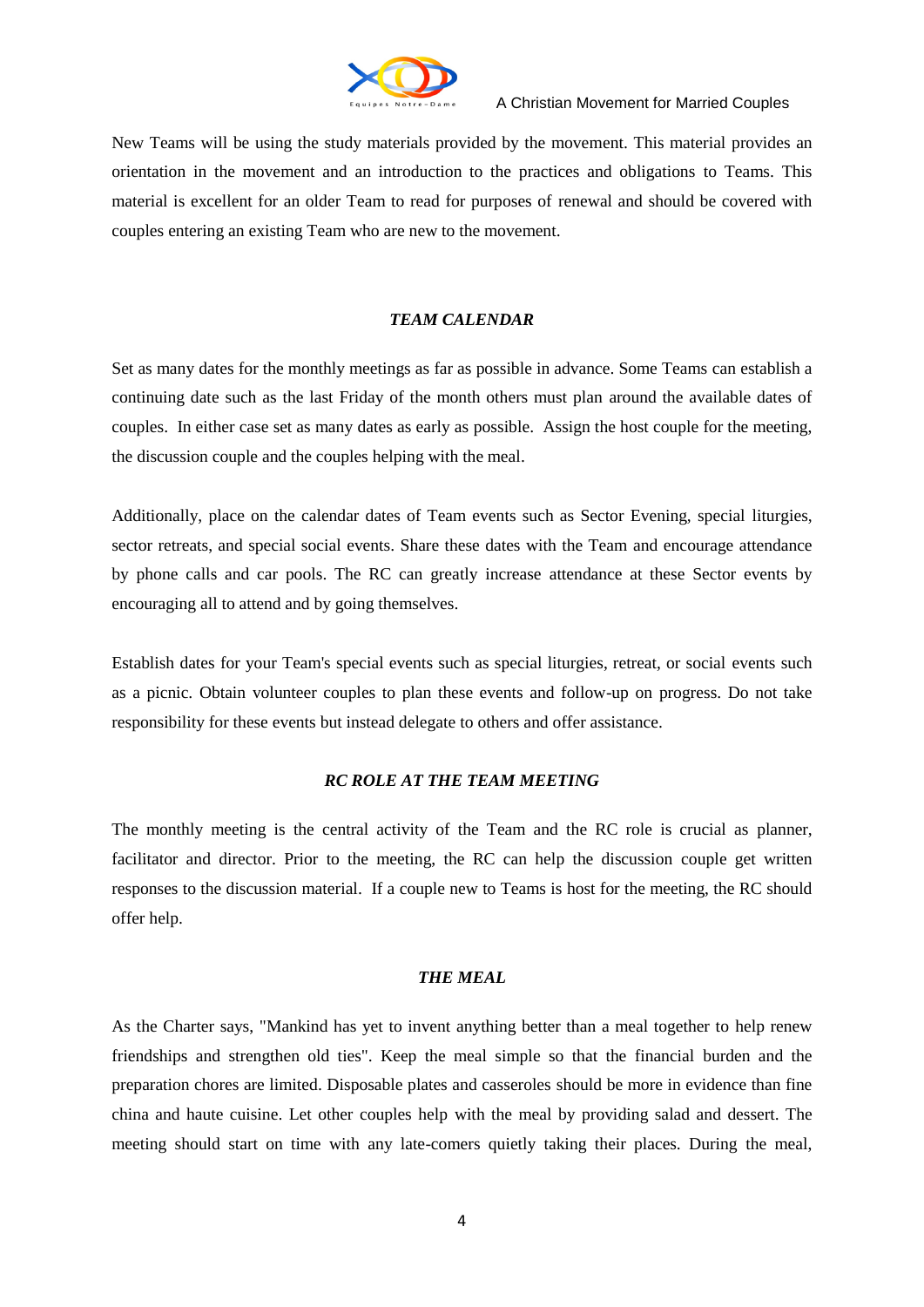

pooling takes place, which is a sharing by each couple. Pooling can be quite specific, such as how I encountered Christ during the past month or more general to include events in our lives during the past month. The pooling should move from couple to couple so that all have a chance to share and the other couple listen. Crosstalk is discouraged. The meal should not take too long and can be followed by a few minutes silence before the rest of the meeting takes place.

#### *SHARING OF INTENTIONS*

Couples at this time ask for the prayers of members of their Team for intentions special to them. If the RC notes major concerns of the couples, this can be the basis for calls during the month to the couples to see how things are going. It is another indication of your concern.

#### *THE MEDITATION*

The Chaplain can assume the responsibility for the preparation, assignment of reading and the sharing on the meditation. The response to the meditation should be a prayer and not a intellectual discussion of the passage. The meditations may be chosen from the monthly newsletter, reflections on a yearly theme such as God's love for us, a selection which mirrors the liturgical cycle such as those found in the readings at Mass on Sunday or reflections which arise from the discussion material.

Some Teams facilitate the response to the meditation by the passing of a remembrance card from one to another which indicates that a person has finished sharing on the meditation. At the conclusion of the sharing by the couples, the Chaplain is invited to offer a prayer which summarizes the meditation.

#### *SHARING ON OBLIGATIONS*

The spiritual health of the Team is reflected in the performance of the obligations. The six current obligations are found in the addendum. The Team should have decided on a way to help each other with the obligations. A team could concentrate on one obligation for a period of time or each couple concentrate and share on a particular obligation of their choice. Many Teams share on the progress of all the obligations monthly, taking note of those obligations not performed over a period of time. These concerns that need further attention could then be the focus for a rule of life. One goal for the Team should involve the obligations. The RC can help by offering encouragement and suggestions to couples on specific obligations. Information on the obligations is found in booklets available from Teams.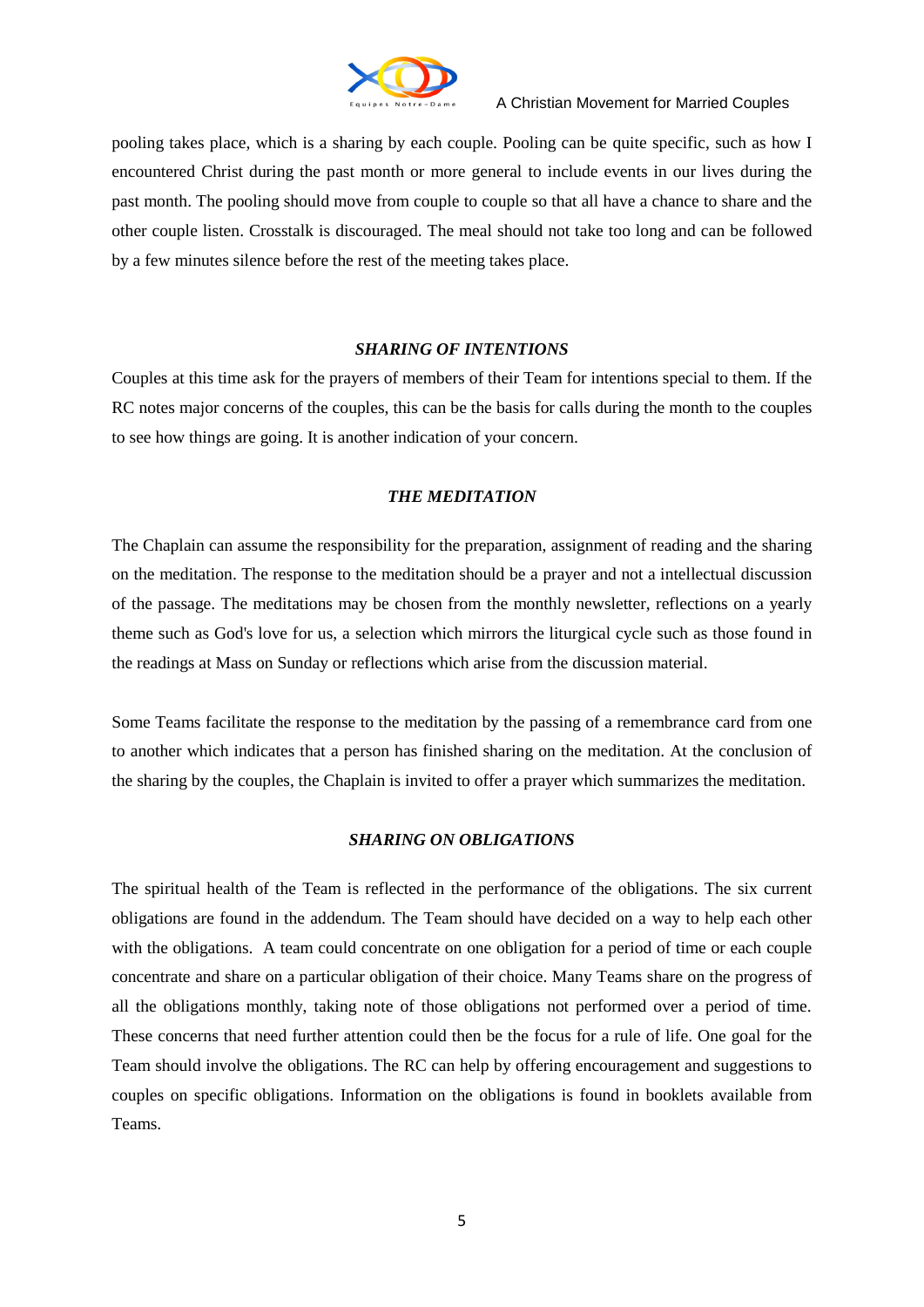

#### *THE DISCUSSION*

Although the discussion is the responsibility of the discussion couple, the RC can help to make the discussion lively and interesting. Some techniques to be encouraged:

- the questions elicit personal response rather than a repeat of the study material.
- encourage all couples to respond in writing to the questions.
- the discussion leader incorporates these responses into the preparation for the discussion.
- divergent views are stated and couples are encouraged to express their thoughts.
- all individuals are encouraged to participate.
- the discussion couple refrains from judgement on ideas offered. Instead, the discussion couple reflects these views back to other couples to obtain their response.
- no consensus is looked for. The purpose of the discussion is to create thought not to persuade others towards a single opinion.

The discussion is summarized and ended by the discussion couple at a time agreed upon.

#### *NEW BUSINESS*

Dates and place of the next meeting are announced, discussion couple assigned and also those couples helping with the meal. Special events are discussed and couples with responsibility for planning report. The meeting should end at a time agreed upon by the Team. Some Teams end with a prayer (the Magnificat, the Hail Mary) or with a song.

#### *SUPPORT FOR THE RC*

In the case of a new Team, the RC should maintain close contact with the LC who may have been the Pilot Couple. This contact will help establish solid foundations on which the Team will grow. The RC should accept any offer to attend a meeting of another Team to see how things are done elsewhere. This visitation can be arranged through the Le. Initiate contact with the LC after each meeting, sharing highs and lows and looking for suggestions. Discuss with the LC problems you have, decisions to be made and events in the planning stage.

#### *SPECIAL SITUATIONS*

Teams with five or less couples should consider adding new couples. It is helpful to all if two couples are added at the same time. The Sector Couple may have names of couples who have shown an interest in joining Teams. The couples already in the Team should join in the orientation of new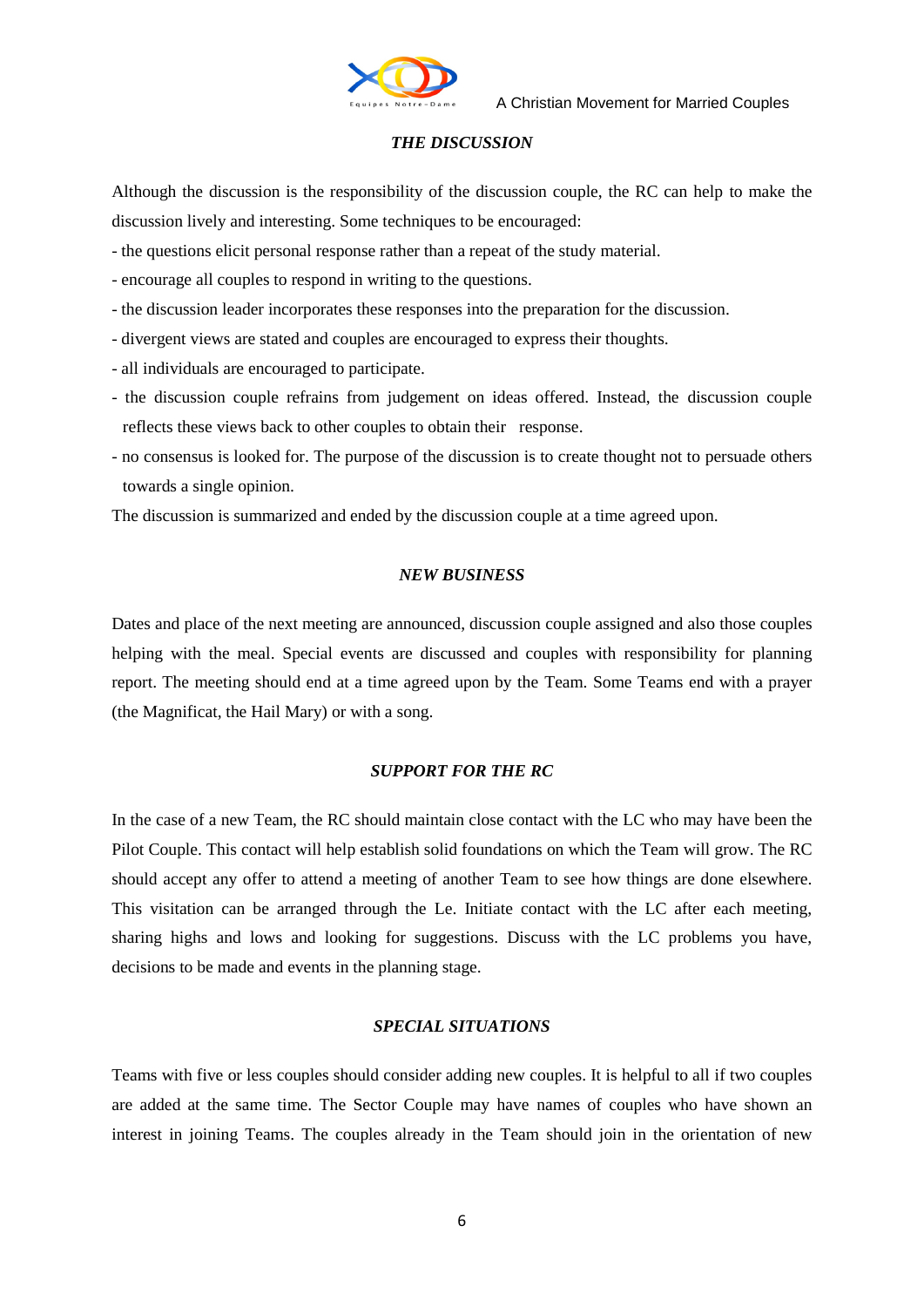

couples. This orientation may be an excellent time for the Team to review some basics such as the study of the Charter or the study material found in the "blue books".

Chaplains are subject to reassignment. Be willing to speak to prospective chaplains about the Team movement. If any interest is shown, invite them to a Team meeting. Recruit the Chaplain for your own Team if needed or forward the name to your Sector Couple.

One of the obligations assumed in the Team movement is financial support which consists of a fair appraisal of a day's earnings contributed once a year. This annual contribution can be expedited if the RC simply asks couples in advance to bring their cheques in a sealed envelope to a particular meeting, for example April or May. These envelopes are then inserted into another, addressed to the Secretariat and sent off. These contributions are essential to the maintenance and growth of the Team movement. If a couple cannot contribute the amount suggested, they are asked to contribute whatever they can, however small. If a couple wishes to postpone the contribution, a short note to that effect is appreciated.

#### *ELECTION OF A NEW RC*

A new RC is elected annually. Each member votes secretly by ballot and the counting is left to the Chaplain who does not vote. The couple obtaining a relative majority is elected. After each round of votes, the Chaplain announced if a couple is elected or if another round is indicated, without any commentary. No information is provided as to the number of votes nor the couples involved in a tie nor the names of couples receiving any votes. The RC should try to create the appropriate climate for this choice to be done under the best conditions. As soon as the choice of a new RC has been made, the former RC informs the LC and the Sector Couple.

#### *THE EVALUATION MEETING*

The last meeting of the year is the usual time for evaluation. The purpose of this meeting is to set goals for the coming year. This has been described earlier in this booklet. The RC, Chaplain and the members of the Team are invited to construct the evaluation questions to which all respond in writing. Questions relating to the spiritual growth of the Team, the sharing on obligations, the discussion material, the Team retreat, contact between meetings are all appropriate. The importance of everyone responding to these questions is stressed by the RC and the responses and subsequent discussion are the basis for the goals for the coming year. Share these goals with the Le.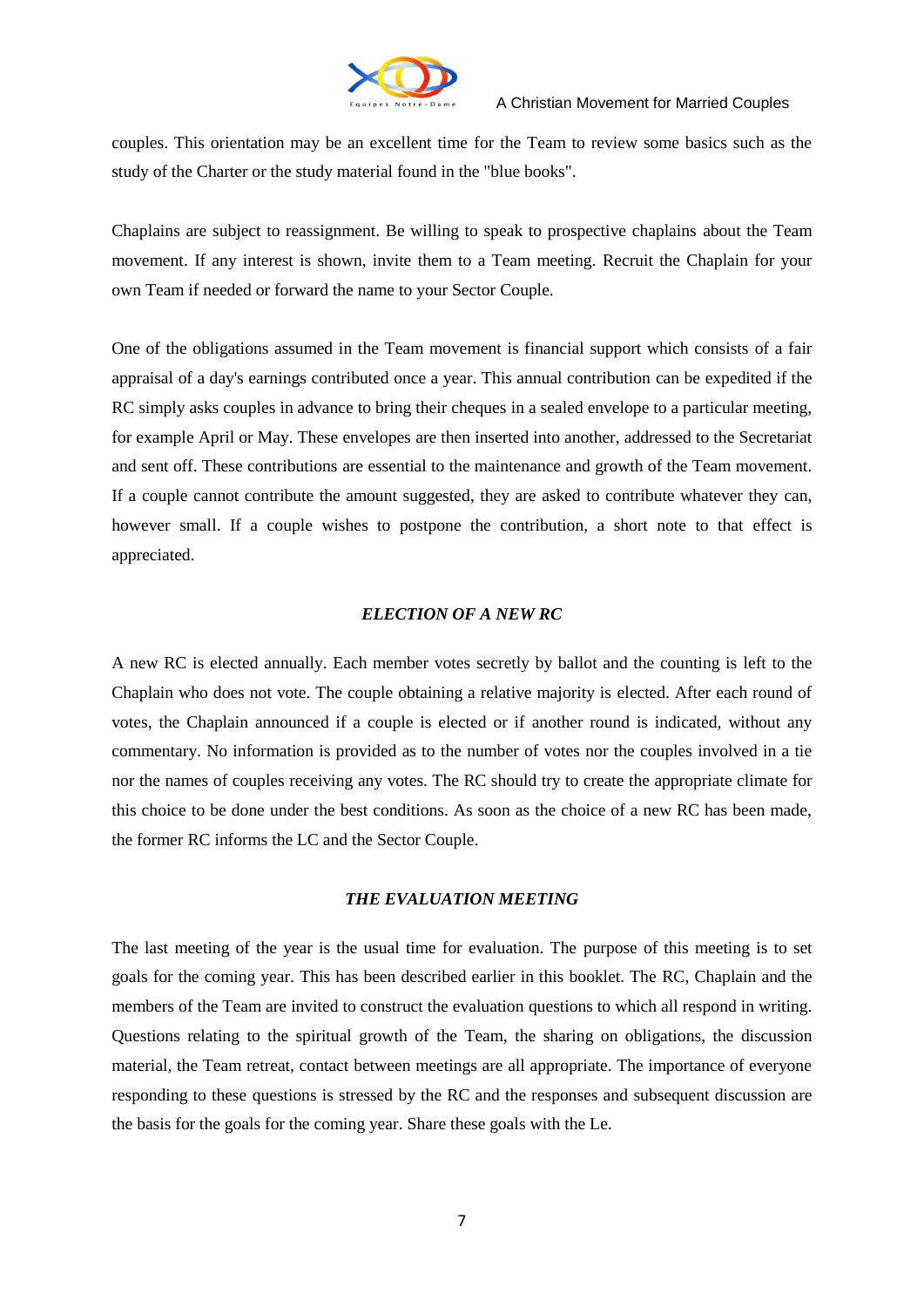

It is suggested that a special meeting of commitment, with liturgy and social, be held after the annual evaluation meeting and before the first Team meeting of the New Year.

#### *CONCLUSION*

Look forward to your term as RC. Take advantage of the opportunity to meet other RC's, to experience the larger Team movement, to work closely with the Chaplain, to visit with other Teams, and to lead and guide those who have selected you. Attendance at the extra Mass requested of leaders is an excellent occasion to pray for the graces available to you for the asking.

Be a responsible Couple - thinking, planning, praying and acting together. Resist the temptation to have one or the other do the job. Share the responsibilities of making the phone calls, announcements and giving direction.

Great enthusiasm is generated by couples who participate in spreading the Team movement. Couples involved in recruitment and piloting are themselves renewed. If you have been shown the gift of a Christian community, share this gift with others. Give other couples the opportunity to examine this movement. Invite couples occasionally to your meeting, with the consent of the Team couples. These couples, witnessing a Team meeting, will know other interested couples and this will be the start of another Team. Don't keep your light under a bushel, but let it shine for others to see.

Much will happen to you as a couple if you let it. You will have new experiences and make new friends. The growth of your Team will be a great reward. This is worth your efforts.

#### *ADDENDUM - WHAT IS A TEAM OF OUR LADY?*

#### **I. A PROPOSAL**

"Come, follow me!" Christ is calling each of us, and each married couple. He invites us to a constant broadening of his love, so that witness may be given to that love wherever it may be.

There are families who wish to answer to that call, although well aware of their weakness; married couples who have confidence in the sacramental grace given them by marriage, and who believe in the efficacy of fraternal mutual help and in Christ's promise - "Where two or three have met together in my name, I am there among them" (Mt. 18,20): some such couples decide to form a team, and ask the Movement to help them. This is the basic proposal underlying the Teams of Our Lady.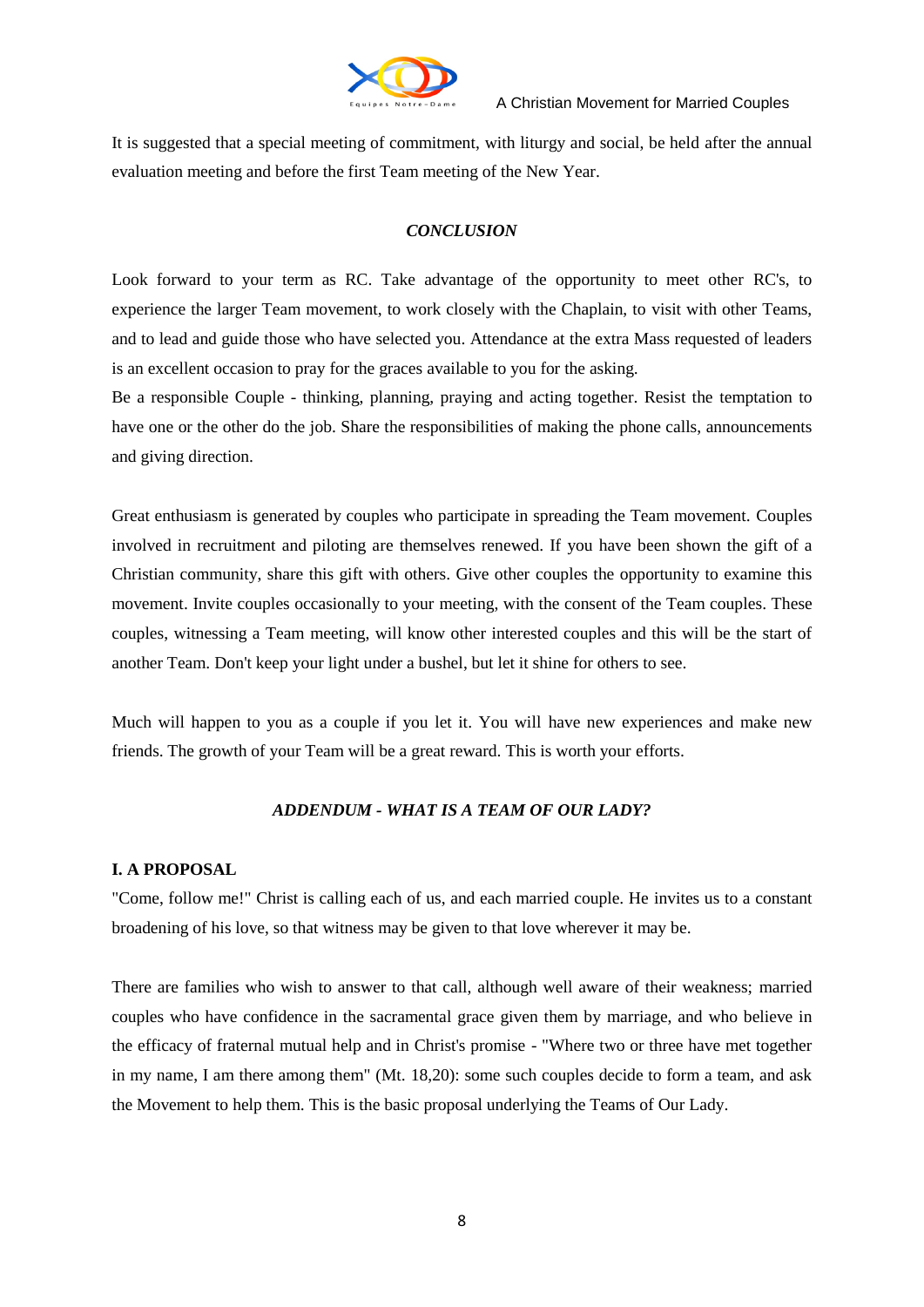

#### **2. AN IMAGE**

A Team of Our Lady is a married couples Christian community.

#### **2.1 A Community**

A "Team" consists of 5 to 7 couples, assisted by a priest, who have freely decided to join together. No one is forced to come, or forced to stay. They continue as active members because of fidelity to the Spirit. In order to attain the common end they have chosen, each of the participants agrees to "play the game" faithfully, in accordance with the rules of their community. Such a community has its rules, and its needs, that find expression in the choice of a certain number of common goals and of concrete means necessary to achieve those ends; each member accepts as his or her own the decisions made by the community, as long as he participates in its activity.

Each "Team" forms part of a larger community, the supranational Movement of the Teams of Our Lady, and accepts to share fully in its life.

#### **2.2 A Christian community**

A "Team" is not simply a human community; it comes together "in Christ's name", and attempts to help its members to make progress in the love of God and in the love of one's neighbour, so as to answer more fully to the invitation of Christ. It was Christ's wish that a visible community should be the meeting-place, where the love he has brought us could find expression and actuality. He himself assembled such a community, he promised it his presence and granted it his Spirit. He entrusted it with his Gospel of good news, which was to be announced to the world. That community is the Church the "body of Christ" which is at the service of the community of men.

The Church herself is made up of small communities, each distinct in appearance. The structure of these communities may be very different from that of the Church, but the same life is present in each, just as each part of the human body shares the life of the whole body; the principle of life for the Church is Christ's own love for his Father and for all men.

A Team of Our Lady is one of those small communities; as such it links up with the Father (by its close communion with the Church) and yet remains in full contact with the world.

Its life is organized accordingly: the priest, who "ensures that Christ be present as head of the community" (Bishops' Synod, 1971), helps the community as a constant reminder of its true goal.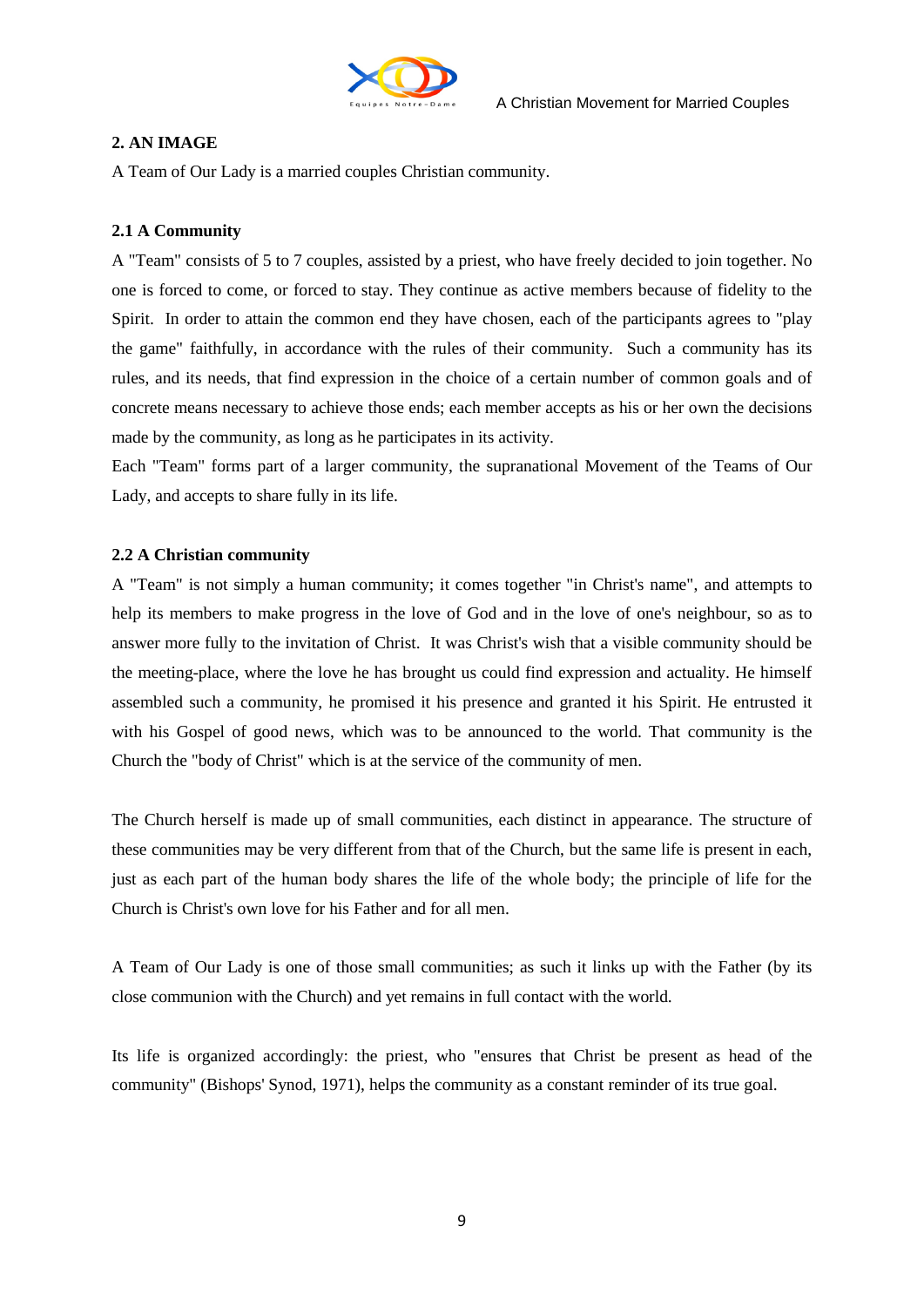

#### **2.3 A community of married couples**

A Christian home is already a Christian community, but of a distinctive sort.

On the one hand, such a community is founded on a human reality, the free, complete, definitive and fruitful gift of one's self in love, which is what a man and a woman undertake in marriage. On the other, this human reality becomes in Christ a sacrament, i.e. a sign that displays God's love for man, and Christ's love for his Church, and which allows the husband and wife to share in those loves.

Christ's presence in a conjugal community is very special: his love for God and for men transforms human love from within. In consequence, human love that is lived in a Christian fashion is already, of itself, a witness to God: from the fullness of that love there flows the apostolic action of a Christian home.

The mutual aid that burgeons within a Team will have a distinctive character: each couple will help the others to grow in Christ (a married couple is constantly "under construction") and to collaborate by their love for the furtherance of the Kingdom.

A Team of Our Lady asks for the special protection of Our Lady. The members of the group underline in this way their conviction that on the way to God there is no better guide than "she who holds first place among the humble and poor of the Lord, those who confidently await and attain his salvation" (Lumen Gentium - 55).

#### **3. AWAY**

Only one "way" exists for all Christians though Jesus Christ, the Incarnate Word of God: "Happy are those who hear the word of God and Keep it" (Luke 11, 28). The Teams of Our Lady do not impose a particular type of spirituality on their members; they simply want to help them advance as a couple along the path signposted by Christ. For this purpose stress is laid on three points:

- a direction to life:
- concrete suggestions for particular practices;
- and team spirit.

#### **3.1 A Direction to Life**

The general trend is that of the love that Christ came to bring us: "Love the Lord your God with all your heart, with all your soul, with all your mind, and with all your strength ... Love your neighbour as yourself' (Mark 12, 30-31). To grow in such a love is the work of a whole lifetime; the Teams of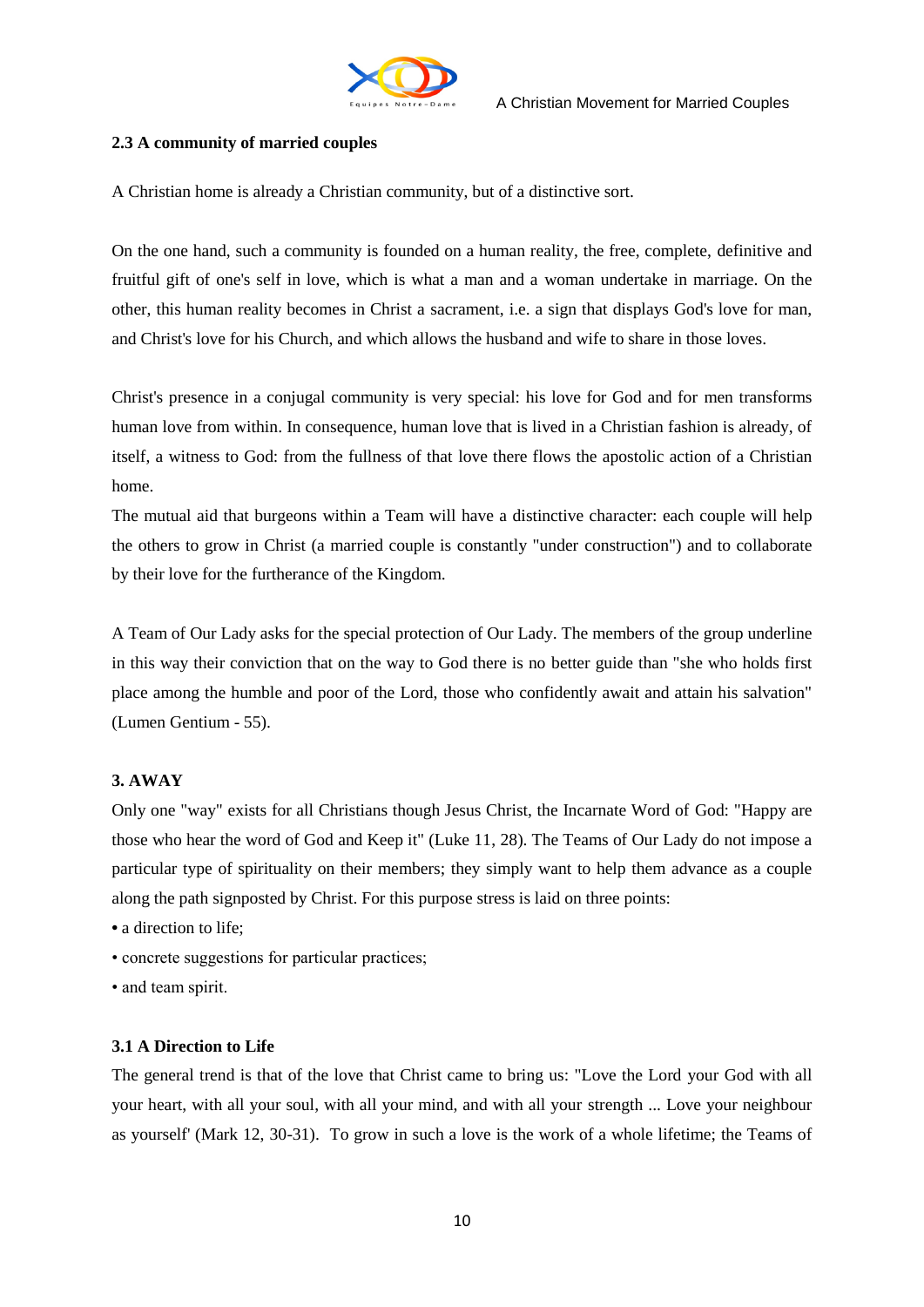

Our Lady would like to help their members in this effort, and they require the following points of collaboration:

- for mutual aid in their growth in God's love:
- to leave an important place in their lives for prayer
- to become familiar with God's word, and to make a regular effort to live it more fully
- to frequent the sacraments, especially the Eucharist
- to strive with energy in the knowledge and practice of Christian asceticism.
- for mutual aid in their growth in love for others:
- to put into practice a true mutual help as a married couple by listening, speaking and sharing in all matters, especially as regards spiritual matters
- to preoccupy themselves for the full human and Christian education of their children
- to open their home in a spirit of friendship and hospitality
- to bear effective witness to Christ's love, especially by their acceptance of ecclesiastical and civic duties.

#### **3.2 Concrete Suggestions for Particular Practices**

Experience has proven that the bottom line between the success or failure of a particular Team is its willing acceptance of the obligations and The Charter. Experience shows also that unless one has a certain number of particular practices, general directives for one's life remain a dead issue.

As Fr. Tandonnet explains it so simply, "The only requirement necessary to be members of the Teams of Our Lady is a sincere desire to improve our spiritual lives as individuals, as a couple and to agree with other couples to try to follow the formula that the Teams offers to help us reach that goal".

This formula, first set forth in The Charter, and more recently expanded and enriched in this document, "What is a Team of Our Lady?" outlines the following six obligations:

- 1. A regular reading (or listening) to the Word of God. (Scripture)
- 2. A daily period set aside for a "true conversation with the Lord". (Personal Prayer)
- 3. A daily meeting of husband and wife for conjugal (and whenever possible), family prayer.
- 4. A monthly in depth talk between husband and wife in the presence of the Lord (Sit Down).
- 5. A choice (and periodic revision) of one's Rule of Life.

6. A yearly Retreat (at least two days) made, if possible, together, husband and wife, in order to withdraw before the Lord and reflect on their spiritual progress.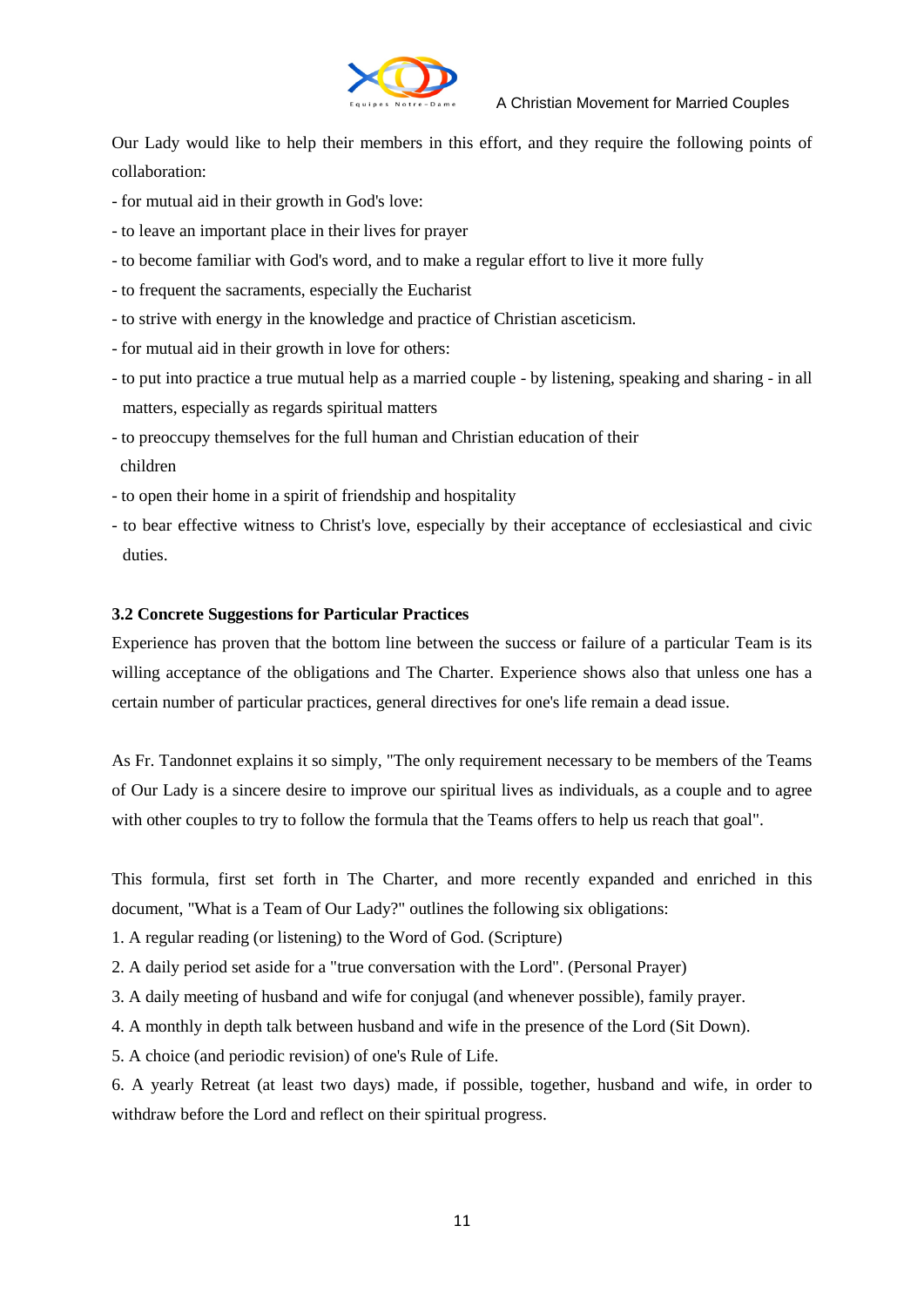

These, then, are the "OBLIGATIONS" we undertake as members of the Teams of Our Lady on which we share and for which we ask the prayer and assistance of our Team at the monthly meeting.

#### **3.3 Team Spirit**

The Team is not an end in itself: it is a means for the benefit of its members. It allows them

- to live together key moments of prayer in common and of mutual sharing.

- to help one another to really make progress in the Lord and to bear witness to him.

There are generally three aspects, or turning-points, in the life of a Team just as there are in the life of any Christian community:

- with Christ, the Team turns towards the Father and welcomes his love.

- in Christ, the Team shares that love: "they were united in heart and soul" (Acts 4, 32).

- urged by the Spirit, the Team sends its members into the world to renew that love.

These three aspects are to be found primarily in the course of the monthly meetings.

Those normally include:

- a meal, which is more especially the occasion for a spirit of friendship.
- a prayer in common, which is the centre and summit of the meeting, and which can sometimes take the form of a Eucharistic celebration.
- a "sharing" and a "pooling", where mutual aid is at its strongest especially regarding spiritual and apostolic help of one another.
- a discussion on the theme for consideration of the month, when, more especially the members deepen their grasp of the faith.

However, the life of the Teams is not limited to the monthly meeting: prayer in the company of other members, and for their intentions, mutual sharing and assistance prolong the group's activities during the month, in accordance with the initiative of each group.

#### **4. DUTIES OF THE COUPLE IN CHARGE - THE RC**

There is one couple "in charge", elected each year by the members of the Team, that undertakes to ensure that all participate effectively in the life of the community, so that mutual help will really be shared, and each member will feel truly recognized, loved and accepted by the whole group. The couple in charge has the duty of inviting each member to participate actively in the Teams of Our Lady. In addition to the "OBLIGATIONS", we agree to abide by the Rules of the Game",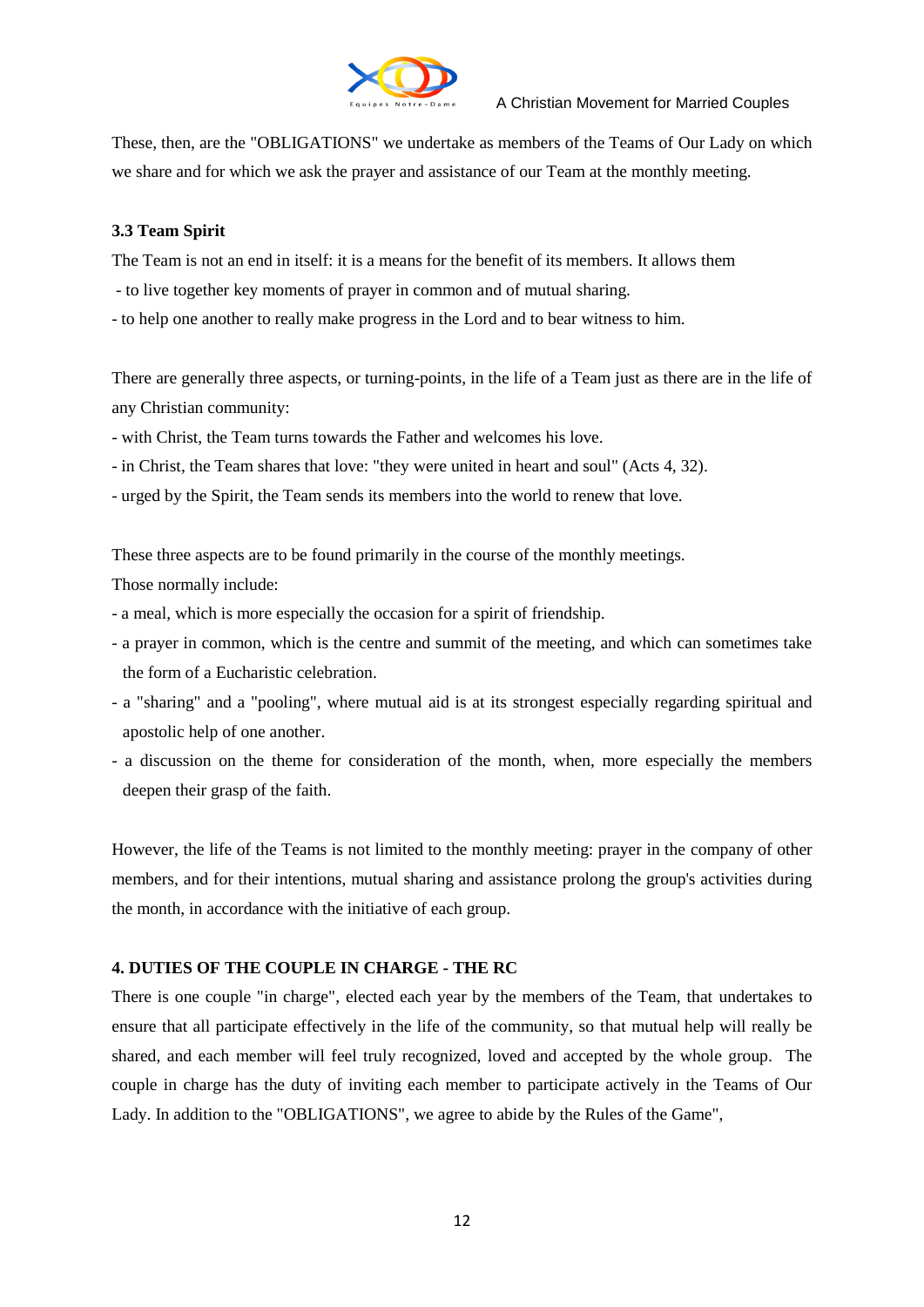

At the Team level ....

By attending the monthly meeting

By preparing the meeting with prayer and reflection, by offering a written response to the monthly discussion material.

At the level of the Movement ...

By keeping informed about the life of the Movement By reading the newsletter, and especially the editorial By making an effort to live according to the rules common to the Movement By attending the meetings organized at the different levels By sharing in the movement's life and apostolic mission ... Accepting responsibility (leadership) Contributing to the financial needs of the Movement By praying the Team prayer, the "Magnificat" each day By including all Team members around the world in our prayer By extending hospitality to other Team members whenever the opportunity occurs.

Pilot couples have the all important initial responsibility of presenting the obligations to the newly formed Teams in the right context. This is particularly true when using the new study material in which the obligations are not so clearly set forth. Therefore, the Responsible Couple assumes the duty of providing for a sharing of obligations at each meeting.

Time was when we presented an almost apologetic version of the obligations, and called them opportunities or some other less innocuous word, but no more! We are firmly convinced in talking to members of thriving Teams, and persons inquiring about the Movement, that this discipline is one of the things that make us unique, and it is what more and more Christians are seeking.

#### *CONCLUSION*

The Teams of Our Lady is a Movement of Spirituality for married people. They offer to their members a team-life and some concrete means in order to help them to progress as a couple in God's love and love of the neighbour. They thus prepare them to witness, the form of which is freely chosen by each couple. In that way, the Teams of Our lady, even though they are not a movement for action, are nevertheless a movement of active people.